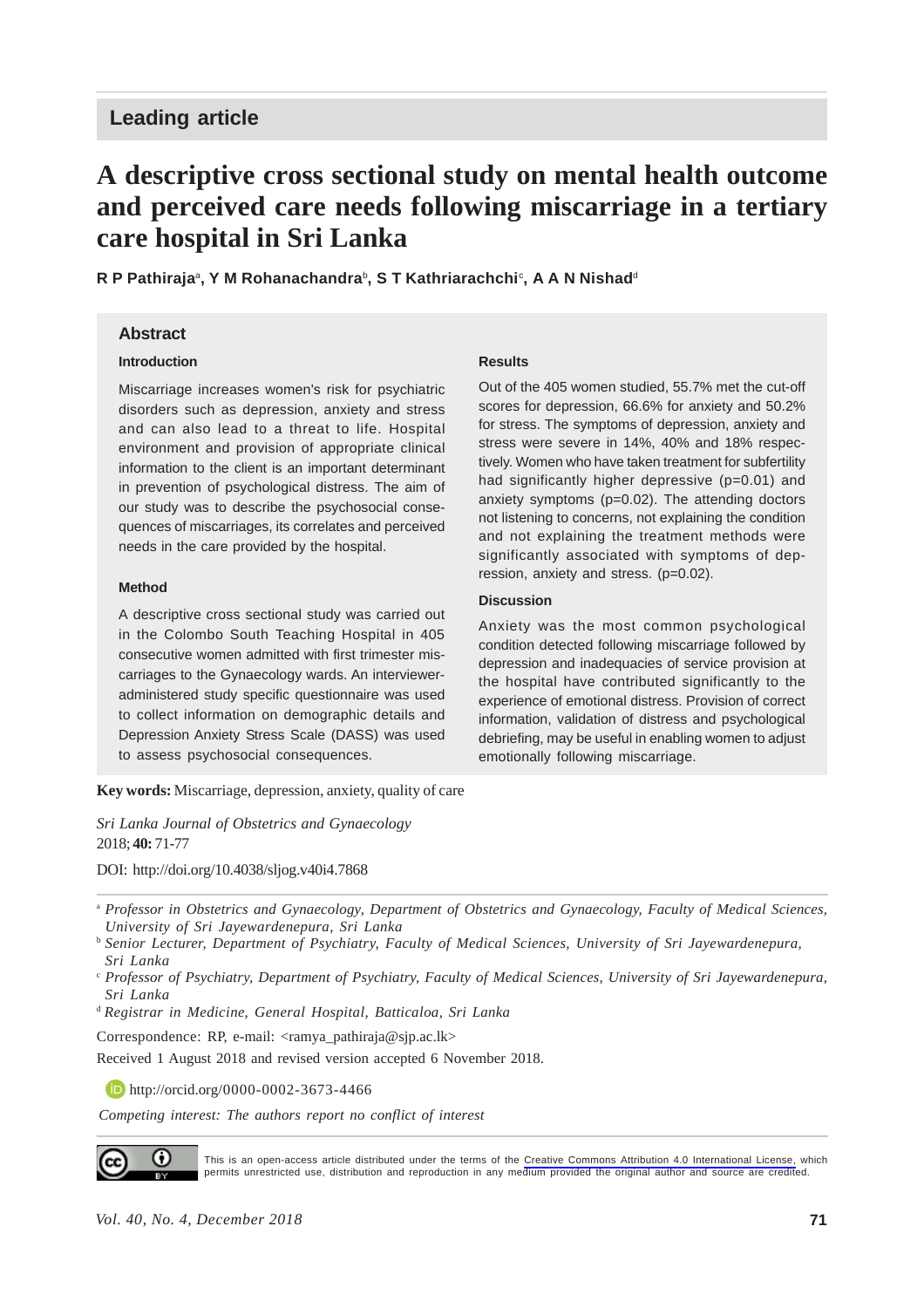# **Introduction**

Miscarriage is a pregnancy loss prior to viability<sup>1</sup>, the loss of a fetus weighing less than 500 g (World Health organization – WHO), and loss of an embryo or fetus at 20 weeks gestation or less<sup>1</sup>. Nearly one in four pregnancies can end in miscarriage<sup>2</sup>. It is considered as an isolated medical problem and treated in a mechanical and physical manner by either the medical community or the woman's social support network, considering that the woman will quickly recover with no lasting psychological effects<sup>3,4</sup>.

As with other stressful events, the effects of miscarriage vary considerably across individuals<sup>5</sup>. Most women and their partners consider miscarriage as a tragic, complicated, and life-altering experience causing emotional and psychological distress result with significant suffering $6-11$ . Women who experience miscarriage also worry about future pregnancies and some may perceive subsequent pregnancies as "precious and valuable"<sup>7</sup>.

Miscarriages also increases women's risk for psychiatric symptoms and disorders and can also lead to a threat to the life. Previous literature has described grief, depression and anxiety to occur frequently following miscarriage. Post Traumatic Stress Disorder and obsessive compulsive disorder has also been reported<sup>8</sup>. Childlessness, planned pregnancy, past psychiatric history, receiving surgical treatment following pregnancy and seeing a viable fetus on ultrasound scan prior to miscarriage have all been reported to be associated with a higher rates of psychological morbidity but there is controversy where and when the levels of depressive symptoms are elevated $9,10$ . Expression of grief and depression may show cultural variation and coping strategies may differ depending on culture, racial or ethnic background<sup>11,12</sup>. When open expression of emotions such as sadness is considered inappropriate in certain cultures they may tend to somatize their distress<sup>13</sup>.

Previous literature has shown that women were dissatisfied about how they were treated in both hospital and community settings. Associations between the attitude of healthcare staff and the physical and emotional recovery of women following miscarriage have been documented<sup>14</sup>. Lack of clear-cut medical explanations about the miscarriage and its causes have been noted to promote parental guilt and self-blame<sup>15,16</sup>. Miscarriage, although a common event in pregnancy, a very few studies have been carried out in Sri Lanka with regard to the psychosocial effects following miscarriages. The aim of our study is was to describe the psychosocial consequences of miscarriages, its' correlates and perceived needs in the care provided by the hospital, and this could shed some light on possible preventive strategies.

### **Method**

A descriptive cross sectional study was carried out in the Colombo South Teaching Hospital. Four hundred and five consecutive women, admitted to the three Gynaecological wards with first trimester miscarriage during March to September 2017 were recruited. The socio-demographic details, the participants experience of care received at the hospital and perceived care needs of participants were collected using specifically designed questionnaires. The DASS was used to collect data on psychological morbidities. The DASS is a 21 item self-report instrument designed to measure the three related negative emotional states of depression, anxiety and tension/stress<sup>17</sup>. The validated Sinhalese translation was used for this research<sup>18,19</sup>. In completing the DASS, the individual is required to indicate the presence of a symptom over the previous week. Each item was scored from 0 ("did not apply to me at all over the past week") to 3 ("applied to me very much or most of the time over the past week"). It was also designed to get data on the perceived care they received at the hospital and their expectations about the services at the hospital.

A trained physician collected data shortly before the participants were discharged from the hospital. Completion of the questionnaire took about 20-30 minutes. The Ethical Review Committee of the University of Sri Jayewardenepura granted ethical approval and written permission to carry out the study was obtained from the hospital director and consultants in charge of wards. Informed written consent was obtained from all participants. Women identified with specific psychological morbidities were referred to a psychiatrist.

Percentages, 95% confidence intervals, significances using t tests and chi-squared tests were calculated using Statistical Packages for Social Sciences version 20.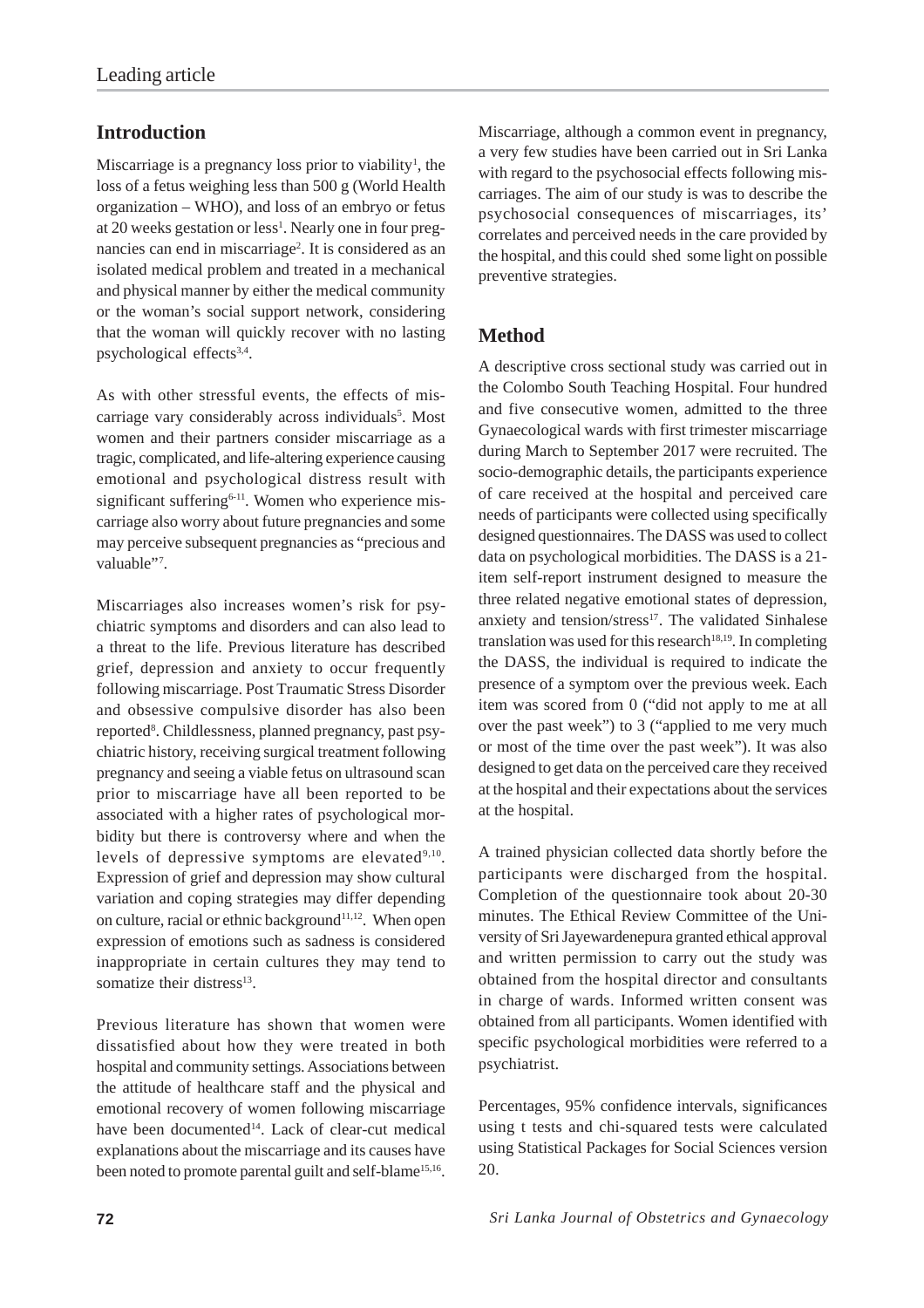## **Results**

Nearly 80% of the sample was less than 35 years of age and majority (66.6%) of them were employed. Our sample mainly consisted of multigravida (61%) and half of them had at least one living child (Table1). Most of the pregnancies (58%) were planned and 23% of women had experienced at least one miscarriage in the past. Only 5 percent of the study population had a previous subfertility. In the present pregnancy, 19 percent of women had a complete miscarriage and 55% had incomplete miscarriage (Table 2).

|                             | Percentage | 95% Confidence Interval |        |
|-----------------------------|------------|-------------------------|--------|
| Age in years                |            |                         |        |
| Less than 25                | 22.0       | 17.7                    | 26.9   |
| $26 - 30$                   | 30.8       | 25.9                    | 36.2   |
| $31 - 35$                   | 25.9       | 21.3                    | 2231.1 |
| More than 35                | 21.3       | 17.1                    | 26.2   |
| Employed                    | 66.6       | 61.1                    | 71.6   |
| <b>Education level</b>      |            |                         |        |
| Passed ordinary Level       | 46.6       | 41                      | 52.2   |
| Multigravida                | 61.0       | 55.4                    | 66.3   |
| One or more living children | 50.5       | 45                      | 56.1   |

|  | Table 1. Socio-demographic details of the women admitted with miscarriage $(n=405)$ |  |  |  |  |
|--|-------------------------------------------------------------------------------------|--|--|--|--|
|  |                                                                                     |  |  |  |  |

| Table 2. Pregnancy related details $(n=405)$ |  |  |  |
|----------------------------------------------|--|--|--|
|----------------------------------------------|--|--|--|

|                                     | Percentage | 95% Confidence Interval |      |
|-------------------------------------|------------|-------------------------|------|
| <b>Current pregnancy</b>            |            |                         |      |
| Planned                             | 58.0       | 52.4                    | 63.4 |
| Past history of miscarriages        | 23.2       | 18.9                    | 28.3 |
| Presence of history of subfertility | 5.2        | 3.2                     | 8.3  |
| <b>Type of miscarriage</b>          |            |                         |      |
| Complete                            | 19.0       | 15                      | 23.8 |
| Incomplete                          | 54.8       | 49.1                    | 60.2 |
| Missed                              | 26.2       | 21.6                    | 31.4 |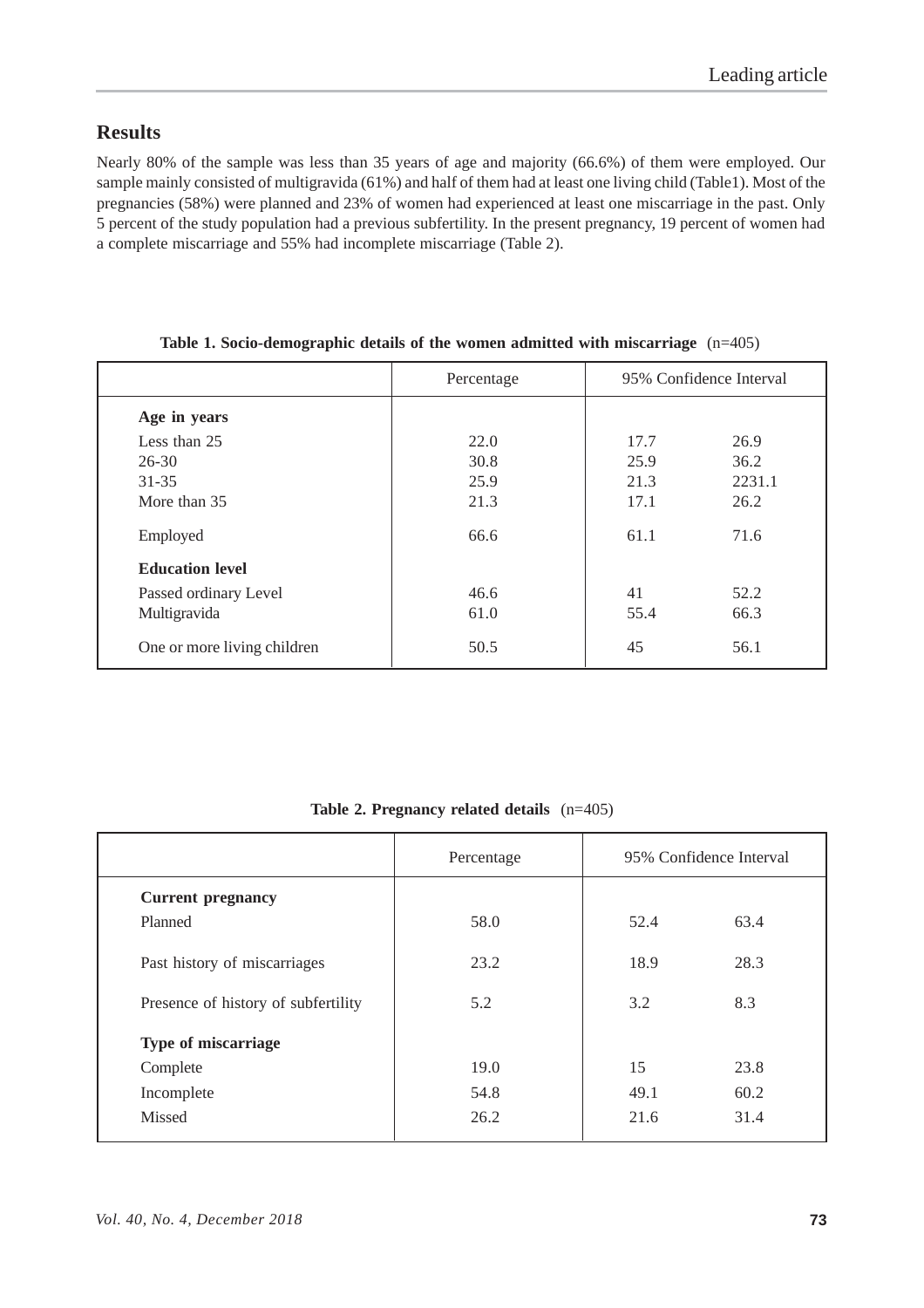|                         | Percentage |        | 95% Confidence Interval |
|-------------------------|------------|--------|-------------------------|
| <b>Depression</b>       |            |        |                         |
| No.                     | 44.3       | 38.8   | 50                      |
| Mild                    | 7.9        | 5.3    | 11.4                    |
| Moderate                | 23.6       | 19.2   | 28.7                    |
| Severe                  | 14.4       | 10.9   | 18.8                    |
| <b>Extremely severe</b> | 9.8        | $\tau$ | 13.7                    |
| <b>Anxiety</b>          |            |        |                         |
| No                      | 33.4       | 28.4   | 38.9                    |
| Mild                    | 8.5        | 5.9    | 12.2                    |
| Moderate                | 17.7       | 13.8   | 22.4                    |
| Severe                  | 8.5        | 5.9    | 12.2                    |
| <b>Extremely severe</b> | 31.8       | 26.8   | 37.2                    |
| <b>Stress</b>           |            |        |                         |
| No                      | 49.2       | 43.6   | 54.8                    |
| Mild                    | 15.4       | 11.8   | 19.9                    |
| Moderate                | 16.7       | 12.9   | 21.3                    |
| Severe                  | 13.8       | 10.3   | 18.1                    |
| <b>Extremely severe</b> | 4.9        | 3      | 7.9                     |
|                         |            |        |                         |

**Table 3. Occurrence of psychological morbidities and there severity** (n=405)

Seventy two point one percent of women experienced either depression, anxiety or stress and 41.3% experienced a combination of all three (Table 3). Women who conceived following treatment for subfertility had significantly more depressive (p=0.01) and anxiety (p=0.02) symptoms.

|                     |                  | Depression     |         | Anxiety        |         | <b>Stress</b>  |           |
|---------------------|------------------|----------------|---------|----------------|---------|----------------|-----------|
|                     |                  | N <sub>o</sub> | Present | N <sub>o</sub> | Present | N <sub>o</sub> | Present   |
| Age in years (Mean) |                  | 30.74          | 30.24   | 30.26          | 31.03   | 30.69          | 30.33     |
|                     | Significance (p) |                | 0.48    |                | 0.30    |                | 0.61      |
| Employment          | Yes              | 40             | 62      | 32             | 70      | 46             | 56        |
|                     | N <sub>0</sub>   | 95             | 108     | 70             | 133     | 104            | 99        |
|                     | Significance (p) |                | 0.21    |                | 0.59    |                | 0.31      |
| Parity              | First            | 55             | 64      | 40             | 79      | 64             | 55        |
|                     | More than one    | 80             | 106     | 62             | 124     | 86             | 100       |
|                     | Significance (p) |                | 0.58    |                | 0.96    |                | 0.19      |
| Living children     | N <sub>0</sub>   | 61             | 90      | 45             | 106     | 73             | 78        |
|                     | Yes              | 74             | 80      | 57             | 97      | 77             | 77        |
|                     | Significance (p) |                | 0.18    |                | 0.18    |                | 0.77      |
| Subfertility        | Yes              | 6              | 9       | $\overline{4}$ | 11      | 6              | 9         |
|                     | N <sub>0</sub>   | 129            | 144     | 98             | 175     | 138            | 135       |
|                     | Significance (p) |                | 0.58    |                | 0.47    |                | 0.43      |
| Type of miscarriage |                  |                |         |                |         |                |           |
|                     | Viable           | 35             | 45      | 29             | 51      | 110            | 35        |
|                     | Non viable       | 100            | 125     | 73             | 152     | 115            | 45        |
|                     | Significance (p) |                | 0.91    |                | 0.53    |                | 0.43      |
|                     |                  |                |         |                |         |                | Continued |

**Table 4. Association of variables with types of psychological morbidities** (n=405)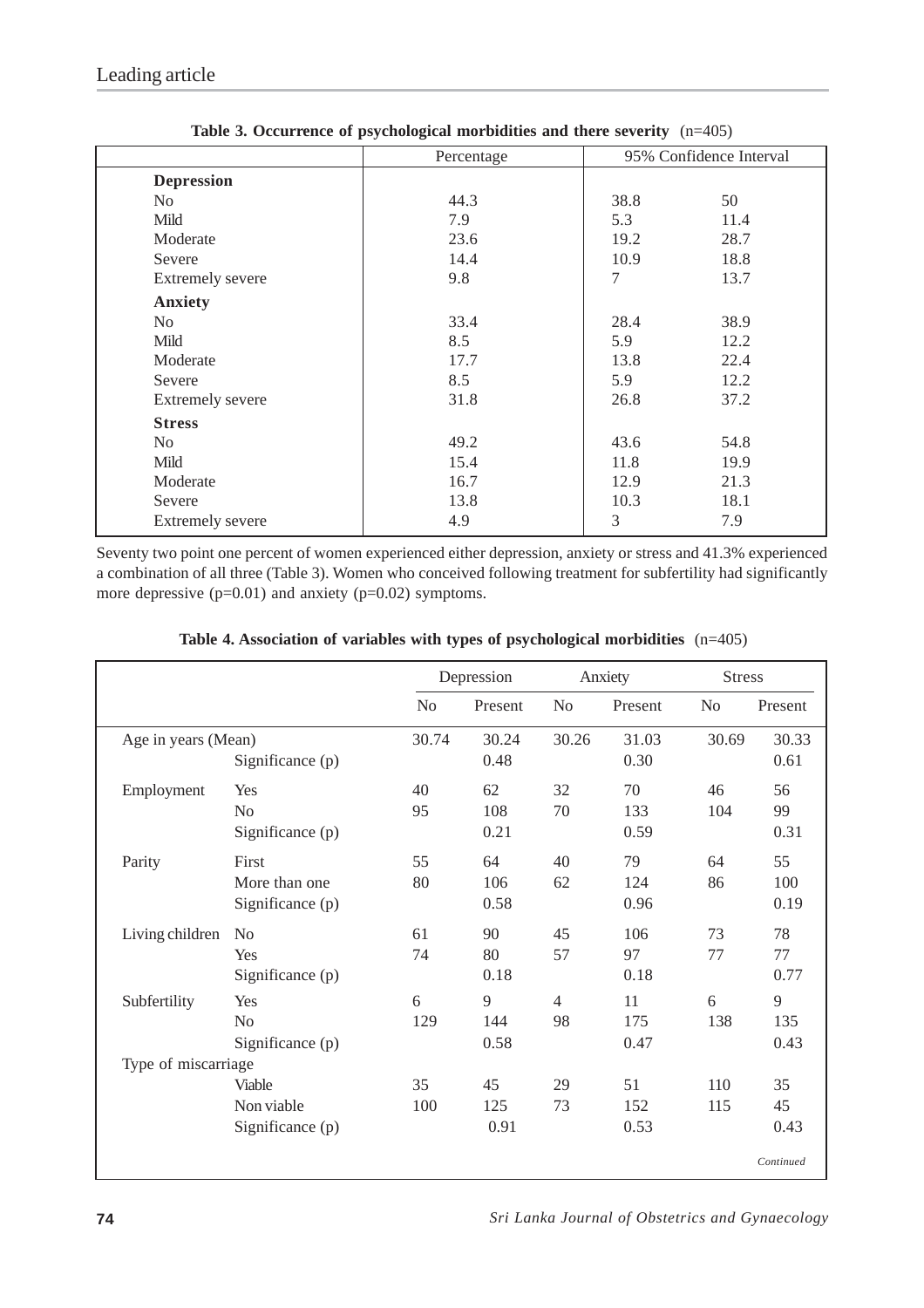|                               |                  | Depression     |         | Anxiety        |         |                | <b>Stress</b> |
|-------------------------------|------------------|----------------|---------|----------------|---------|----------------|---------------|
|                               |                  | N <sub>0</sub> | Present | N <sub>0</sub> | Present | N <sub>0</sub> | Present       |
| Planning of                   |                  |                |         |                |         |                |               |
| pregnancy                     | Planned          | 73             | 104     | 59             | 118     | 82             | 95            |
|                               | Unplanned        | 62             | 66      | 43             | 85      | 68             | 60            |
|                               | Significance (p) |                | 0.21    |                | 0.96    |                | 0.24          |
| Education level Less than O/L |                  | 71             | 92      | 53             | 110     | 79             | 84            |
|                               | $O/L$ or more    | 64             | 78      | 49             | 93      | 71             | 71            |
|                               | Significance (p) |                | 0.79    |                | 0.71    |                | 0.79          |
| Taken treatment               |                  |                |         |                |         |                |               |
| for subfertility              | Yes              | 7              | 15      | 5              | 17      | 10             | 12            |
|                               | N <sub>o</sub>   | 122            | 72      | 95             | 99      | 118            | 76            |
|                               | Significance (p) |                | 0.01    |                | 0.02    |                | 0.16          |

### **Table 5. Patients' description of the services received and expectations at the hospital**

| Patients description of the services                         |                | Depression   | Anxiety        |             | <b>Stress</b>  |              |
|--------------------------------------------------------------|----------------|--------------|----------------|-------------|----------------|--------------|
| received and expectations at the hospital                    | N <sub>o</sub> | Present      | N <sub>o</sub> | Present     | N <sub>o</sub> | Present      |
| They listened to my concerns<br>Significance (p)             | 81<br>< 0.01   | 93           | 83.7<br>0.05   | 92.1        | 84.5<br>0.32   | 88.6         |
| Explained about the condition<br>Significance (p)            | 63.5<br>< 0.01 | 92.5         | 68.4<br>< 0.01 | 92.1        | 69<br>< 0.01   | 84           |
| Explained about treatment methods<br>Significance (p)        | 61.7           | 74.8<br>0.01 | 65.5           | 71.5<br>0.3 | 61.9           | 73.3<br>0.04 |
| Participated in decision making<br>Significance (p)          | 52.3<br>0.06   | 61.4         | 55.1<br>0.62   | 58.8        | 52.9<br>0.25   | 60           |
| Satisfaction with services<br>Significance (p)               | 86.4<br>0.01   | 94.8         | 88.6<br>0.31   | 93.1        | 89<br>0.57     | 91.3         |
| Expects understanding<br>Significance (p)                    | 31.7<br>0.24   | 36.2         | 32<br>0.37     | 37          | 34.8<br>0.72   | 32.6         |
| Expects explanations<br>Significance (p)                     | 41.7<br>0.29   | 37.7         | 38.4<br>0.46   | 43.1        | 39.3<br>0.82   | 40.6         |
| Expects education on treatment<br>Significance (p)           | 52.3<br>< 0.01 | 32.5         | 46.7<br>0.14   | 37.2        | 52.2<br>< 0.01 | 34.6         |
| Expects participation in decision making<br>Significance (p) | 38.2<br>0.14   | 29.6         | 34.4<br>1      | 34.3        | 36.1<br>0.55   | 32           |
| Expects more opportunities for questions<br>Significance (p) | 38.2           | 28.8         | 33.9<br>1      | 34.3        | 35.4<br>0.63   | 32.6         |

Depression, anxiety and stress were significantly less among women admitted with miscarriage who were satisfied with the care received at the hospital (Table 5).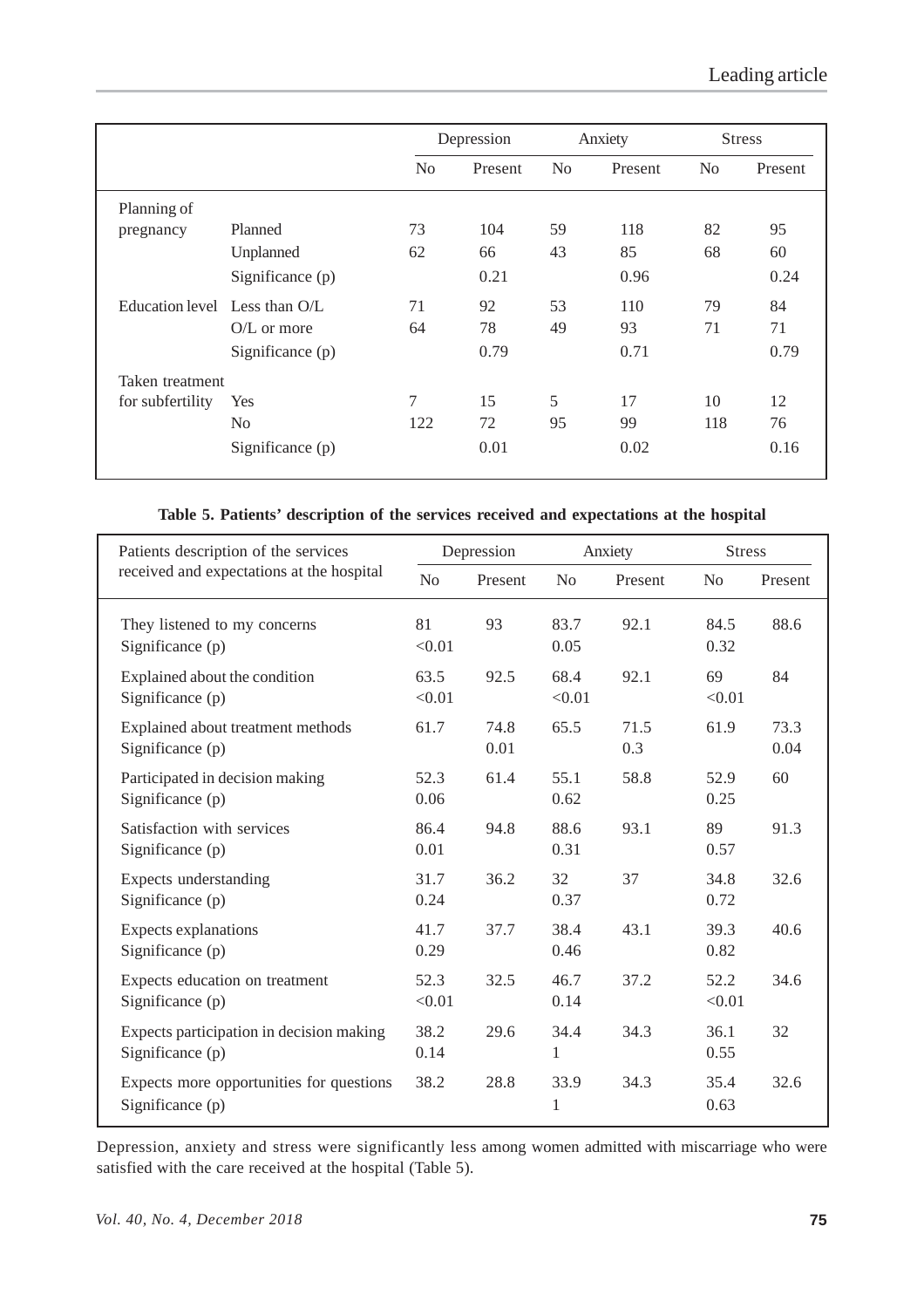# **Discussion**

Seventy two percent of women who presented with a miscarriage had some psychological disturbance with anxiety (66.6%) being the commonest, followed by depression (55.7%) and stress (50.2%). Severe depression, anxiety and stress found in our study were 14%, 40% and 18% respectively. Previous studies carried out from 1990 to 2003 revealed anxiety to be around 40-50% and depression around 20% in women, who had experienced a miscarriage<sup>20</sup>. Even though, our finding is comparable with the international literature, a previous study done in Sri Lanka showed lower rates of psychological morbidity, with only 42.4% screening positive for psychological morbidity by the GHQ-3021. Previous literature has shown depressive symptoms in 20-50% and anxiety symptoms in 20- 40% of women shortly after miscarriage. As past literature has shown the psychological distress is highest shortly after the miscarriage and decreases with time, one explanation of this difference maybe the difference in timing of the assessment. Earlier the assessment the more severe the psychological morbidity would be<sup>20</sup>. Anxiety, stress, early complicated grief may also have an overlapping effect on relatively high rate of psycho-logical morbidities in our study.

In the present study, a history of subfertility was the only patient factor that was significantly associated with higher rates of depression and anxiety. In contrast, several factors related to patients' experience of service provision was significantly associated with symptoms of depression, anxiety and stress. Patients who felt that their concerns were not listened to and that the information provided about the miscarriage and its treatment was not adequate had significantly more stress, anxiety and depressive symptoms.

As a high percentage of women experience depressive and anxiety symptoms following miscarriage, screening women presenting with miscarriages for psychological distress would be an important step in identifying those at risk of developing these disorders and would be helpful in deciding whether a referral to a mental health services is appropriate. Previous literature has revealed that the level of anxiety and depressive symptoms gradually decrease with time and return to normal by about  $12$  months<sup>14</sup>. Therefore, follow-up of these women for longer periods once discharged from the hospital would be helpful in identifying those whose

symptoms persist, and these patients could be referred for psychiatric services for further assessment. In Sri Lanka, one possibility of achieving this maybe by arranging follow-up visits by a Public Health Midwife with administration of a structured screening tools at regular intervals.

As less satisfaction with service provision was associated with the presence of psychological distress, consideration should be given on how to improve the current practice to reduce the psychological burden on patients. Our study suggests that validating the patients concerns and giving more explanations about the miscarriage and its treatment would be useful in reducing psychological distress. Previous studies propose that better preparation for a miscarriage by increasing awareness of the frequent occurrence of miscarriages, an empathetic and sensitive approach by the staff, and providing reassurance about future pregnancies may be useful. Increasing awareness among hospital staff about the high frequency of depressive symptoms, anxiety and stress following miscarriage would be important; as it would help the medical staff to adopt a more sensitive approach towards their patients.

Evaluation of the emotional response of the male partner may also be important as previous studies have indicated that male partners were emotionally affected and went through a grieving process.

# **Conclusions and future directions**

Differences in the emotional disturbances reported in different studies, may be overcome by the use of standardized assessment instruments and methodologies. Quality of care received following miscarriage need more attention. Psychological debriefing, may be useful in enabling women to adjust emotionally following miscarriage

### **Declarations**

### **1. Ethics approval and consent to participate**

Ethical approval was granted by the Ethics Review Committee, Faculty of Medical Sciences, University of Sri Jayewardenepura, Which is a SIDCER/FERCAP recognized Ethics Review Committee in Sri Lanka. Verbal and written consent were sought and received from all participants. Information about the confidentiality